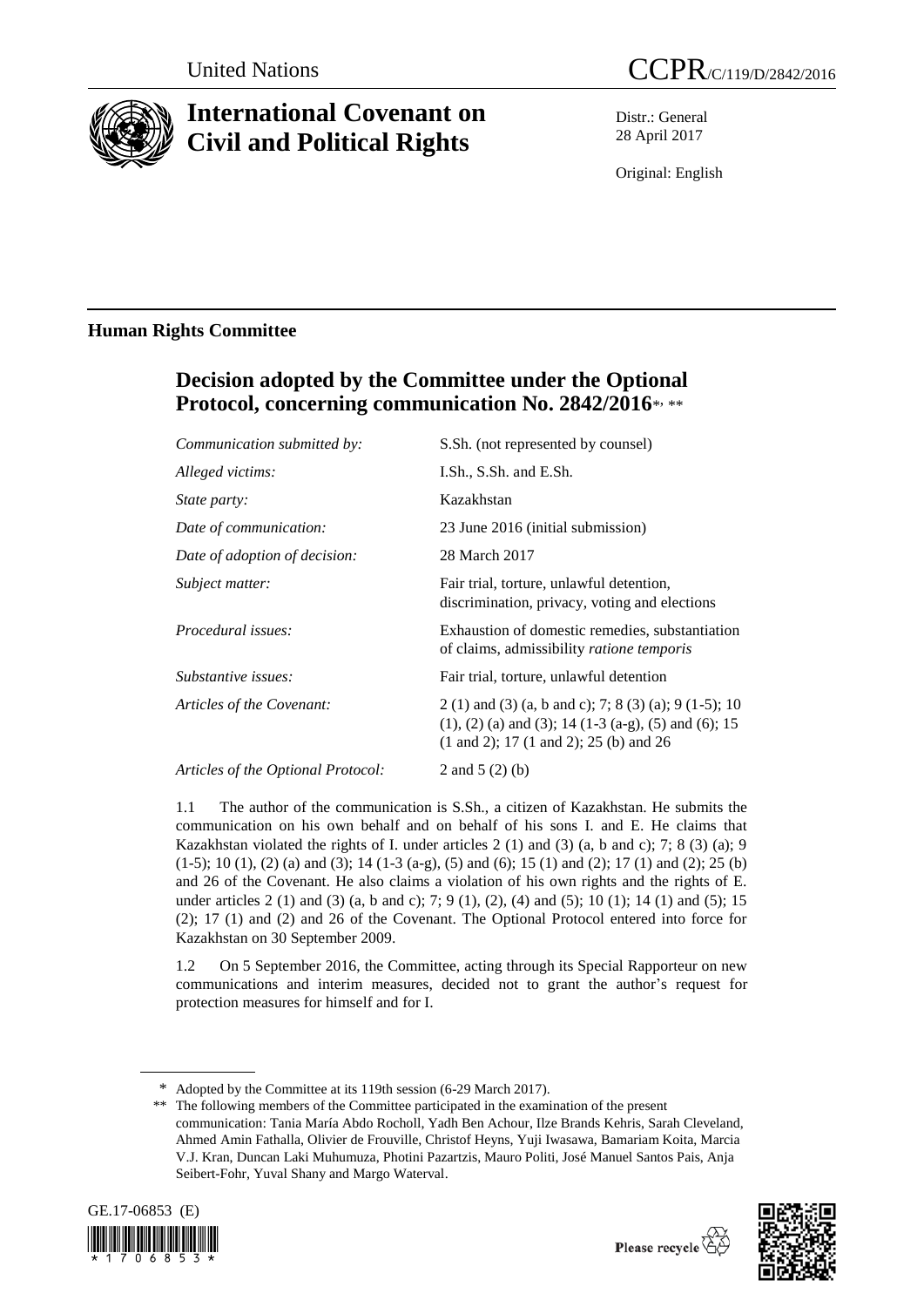#### **Factual background**

2.1 On 12 February 2009, I. was detained by the police as a car theft suspect. He was kept at the Almalinsk district department of internal affairs in Almaty for two days, and claims to have been tortured there. After being threatened with the potential arrest of his brother, I. gave a confession, allegedly in the absence of a lawyer. I. was held in pretrial detention on the basis of court decisions of 15 February, 10 April and 15 May 2009. On 5 October 2009, Almaty City Court sentenced I. under article 178 (3) of the Criminal Code (robbery of a large amount, committed by an organized group) to eight years in prison. The author appealed, as a legal representative of his son, to the Supreme Court, on 26 October 2009. On 21 April 2010 the Supreme Court reduced the sentence to a six-year prison term, on the basis of new legislation. The author's appeal under the supervisory review proceedings, to the Chair of the Supreme Court, dated 13 June 2011, was rejected by that court on 1 August 2011. The author claims that the investigation was carried out with procedural violations, that the video recording of his son's interrogation was tampered with by the prosecutors to remove the parts where he might have been subjected to pressure, and that the principal witness testimonies were not taken into account, among other things. He claims that the ex officio lawyer who represented his son at this stage signed the transcript of his questioning as a suspect and of his confession without having been present during the questioning. The author was not informed about his right to hire a lawyer of his choice. He also claims that the trial was unfair, in particular because he and his son did not receive the closing indictment and did not have time to familiarize themselves with the case file. The court took into account all the unlawful evidence and based the verdict solely on I.'s confession given under duress. I. was not present at the appeal hearing.

2.2 I. served his sentence in correction colony LA/155-13 and was released on 11 February 2015. The author claims that his son was held in inhuman conditions in the colony, mainly due to the lack of necessary medical assistance for his numerous diseases which included tuberculosis. The author claims that the State should have provided I. with housing and a means of existence after his release from prison, and claims that currently his son is suffering from several diseases contracted in prison and acquired after being tortured by the police. He also submits that without registration at a particular address, his son could not vote in the elections. On 3 April 2012, I. requested early release, which was refused by a court on 10 April 2012. On 3 September 2013, he requested that his sentence be reduced from six to five years. That request was rejected by a court on 10 October 2013.

2.3 On 13 February 2009, the police searched the author's apartment in connection with their suspicions of I. The author claims that the police had the wrong search warrant, that they hit him and that they caused his son E. to have a heart attack. The author also submits that, after the search, E. was taken for questioning to the police detention facility, where his brother I. was being held, and was kept there until 7.30 p.m.

2.4 On 10 February 2016, I. was detained by police for one and a half hours in connection with a theft allegedly committed by acquaintances of his. He was ill-treated in the detention facility. On 11 February 2016, I. submitted a complaint to the prosecutor's office in Almaty in this regard.

#### **The complaint**

3.1 The author claims that the rights of I. under articles  $2(1)$  and  $(3)$   $(a, b, c)$ ; 7; 8  $(3)$   $(a)$ ; 9 (1-5); 10 (1), (2) (a) and (3); 14 (1-3 (a-g), (5) and (6); 15 (1) and (2); 17 (1) and (2), 25 (b) and 26 of the Covenant were violated, in particular due to torture by the police, lack of effective investigations thereof, irregularities in the pretrial investigation, unlawful detention and lack of a fair trial.

3.2 He also claims a violation of his own rights and the rights of his son E. under articles 2 (1) and (3) (a, b, c); 7; 9 (1), (2), (4) and (5); 10 (1); 14 (1) and (5); 15 (2); 17 (1) and (2); and 26 of the Covenant, among others, due to the unlawful police search, the lack of an effective investigation into the author's respective complaints, and the unlawful keeping of E. in the police detention facility.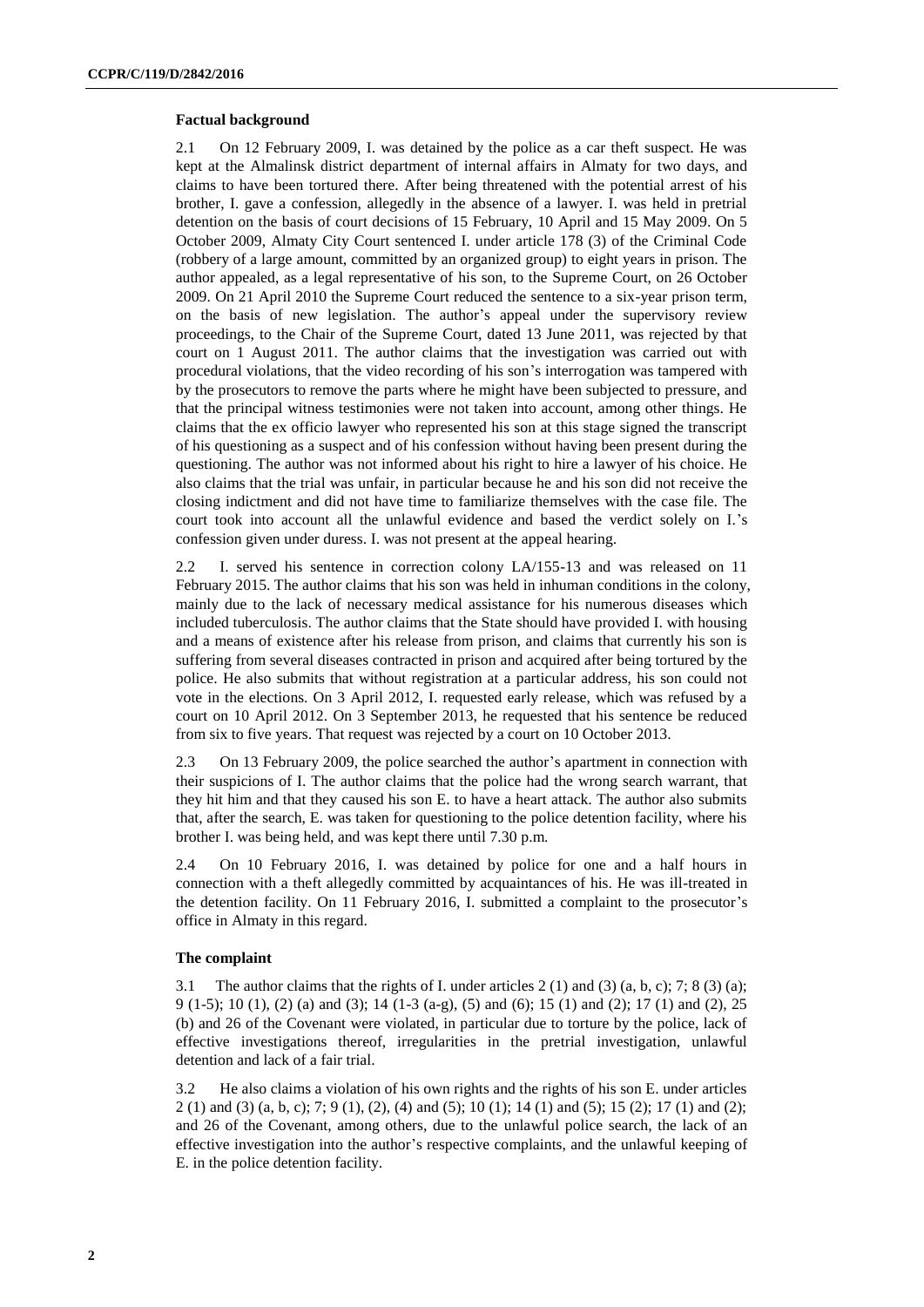#### **Issues and proceedings before the Committee**

#### *Consideration of admissibility*

4.1 Before considering any claim contained in a communication, the Committee must decide, in accordance with rule 93 of its rules of procedure, whether the communication is admissible under the Optional Protocol.

4.2 The Committee has ascertained, as required under article 5 (2) (a) of the Optional Protocol, that the same matter is not being examined under another procedure of international investigation or settlement.

4.3 The Committee notes that the majority of the events in the author's case happened before 30 September 2009, thereby taking place before the entry into force of the Optional Protocol for the State party. The Committee observes that it is precluded *ratione temporis* from examining alleged violations of the Covenant that occurred before the Optional Protocol entered into force for the State party, unless the violations complained of continued after that date or continue to have effects which in themselves constitute a violation of the Covenant<sup>1</sup> or an affirmation of a prior violation.<sup>2</sup> In this light, the Committee notes that, in the claim concerning unlawful pretrial detention of the author's son I., the relevant domestic proceedings were finalized before 30 September 2009. Therefore, the Committee finds this part of the communication inadmissible *ratione temporis*.

4.4 The Committee also notes that the author has failed to exhaust domestic remedies regarding the unlawful search in his house, since he missed the deadline established in the national law for appealing the relevant decisions before the court, and failed to provide an explanation for the delay.<sup>3</sup> The Committee also notes that the author's son E. has not brought any claims before the domestic authorities and courts. It further notes that I. has not exhausted the available domestic remedies concerning the conditions of detention in prison and the right to vote. It therefore finds these claims inadmissible under article 5 (2) (b) of the Optional Protocol, for failure to exhaust domestic remedies.

4.5 As for the author's claims concerning the torture of I. in police detention on 12 February 2009, the Committee notes that these allegations were investigated by the personal safety department and considered by the trial court. It also notes that the author has not commented on the outcome of the investigation or the conclusions by the court. Concerning the author's allegations of ill-treatment of I. by the police on 10 February 2016, the Committee notes that the author has not provided any information on whether there has been a failure by the authorities to carry out an investigation in this connection or what the outcome of the investigation was. The Committee thus finds that the material before it is not sufficient to support these allegations and finds this part of the claim inadmissible for lack of substantiation under article 2 of the Optional Protocol.

4.6 The Committee notes the author's claims concerning procedural violations at the stage of investigation and trial, as well as his claims concerning the reduction of the prison sentence for I. and his early release. It recalls that it is generally for States parties' courts to evaluate the facts and the evidence in a particular case, and to interpret domestic law, unless it can be ascertained that the evaluation was clearly arbitrary or amounted to a denial of justice, or that the court failed in its duty to maintain independence and impartiality.<sup>4</sup> In the present case, the Committee observes that the material before it does not allow it to conclude that the courts' proceedings evaluated evidence in an arbitrary manner, or

<sup>1</sup> See, among others, communications No. 1367/2005, *Anderson v. Australia*, decision of inadmissibility adopted on 31 October 2006, para. 7.3; No. 1633/2007, *Avadanov v. Azerbaijan*, Views adopted on 25 October 2010, para. 6.2; No. 2027/2011, *Kusherbaev v. Kazakhstan*, decision adopted on 25 March 2013, para. 8.2.

<sup>2</sup> See communication No. 2027/2011, *Kusherbaev v. Kazakhstan,* decision adopted on 25 March 2013, para. 8.2.

<sup>3</sup> See communication No. 2135/2012, *Y.Z. v. Belarus*, decision adopted on 3 November 2016, para. 7.4.

<sup>4</sup> See, among others, communications No. 1188/2003, *Riedl-Riedenstein et al. v. Germany*, decision of inadmissibility adopted on 2 November 2004, para. 7.3; and No. 1138/2002, *Arenz et al. v. Germany*, decision of inadmissibility adopted on 24 March 2004, para. 8.6.